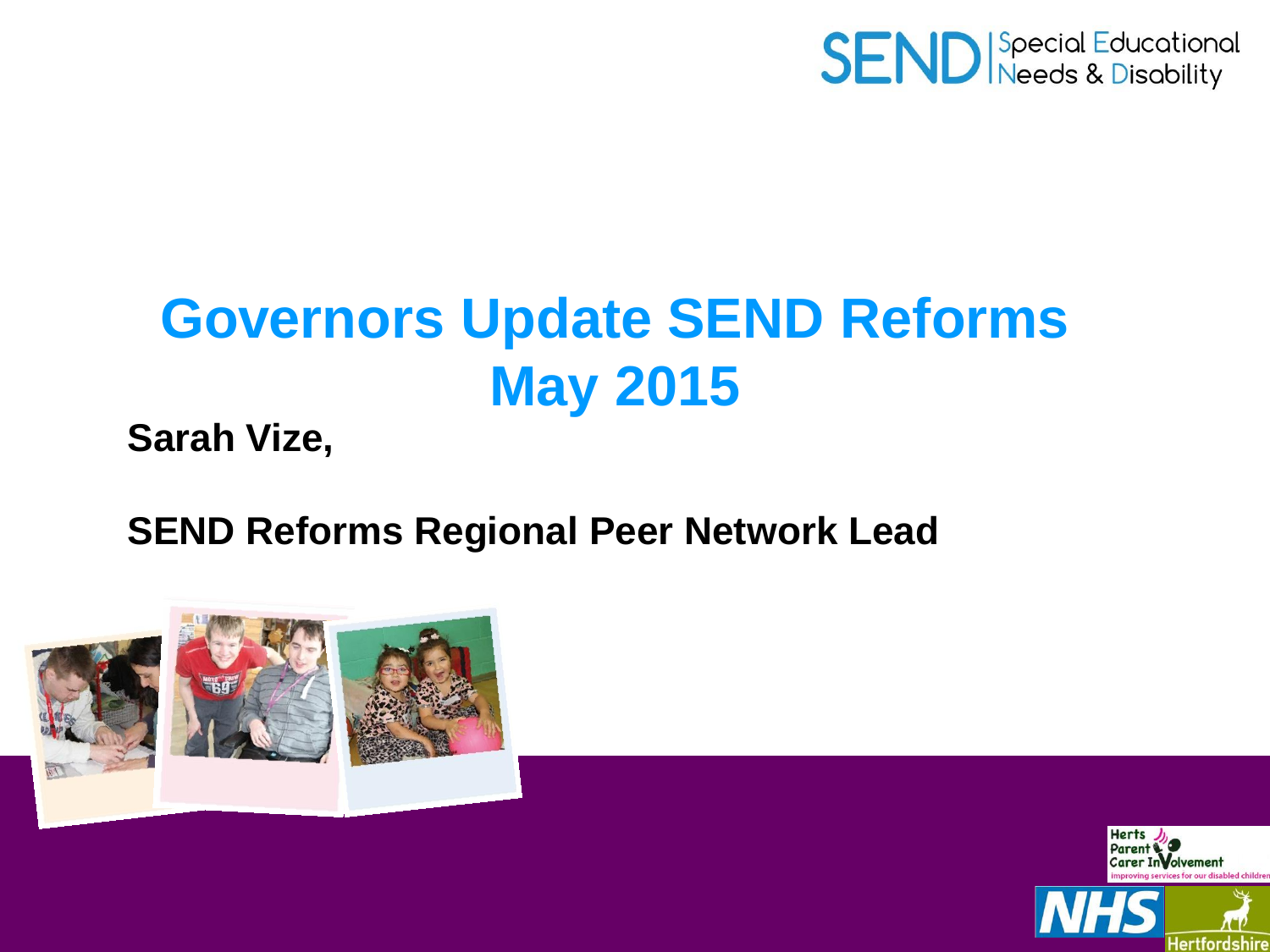### **Overview of Hertfordshire**



variety

Local

| $0 - 25$<br><b>Integration</b><br>Project                                                                                              | <b>SOL (Strategic</b><br>Operational<br>Leadership)                                            | T&F groups                                                                                                                        |
|----------------------------------------------------------------------------------------------------------------------------------------|------------------------------------------------------------------------------------------------|-----------------------------------------------------------------------------------------------------------------------------------|
| Where there is a<br>potential need for<br>structural, policy or<br>commissioning<br>input this is<br>escalated to the 0-<br>25 project | <b>Operational level</b><br>implementation of<br>the SEND Reforms<br>is managed<br>through SOL | There are a varie<br>of groups to drive<br>forward specific<br>areas of change;<br>such as the Loca<br>Offer stakeholder<br>group |

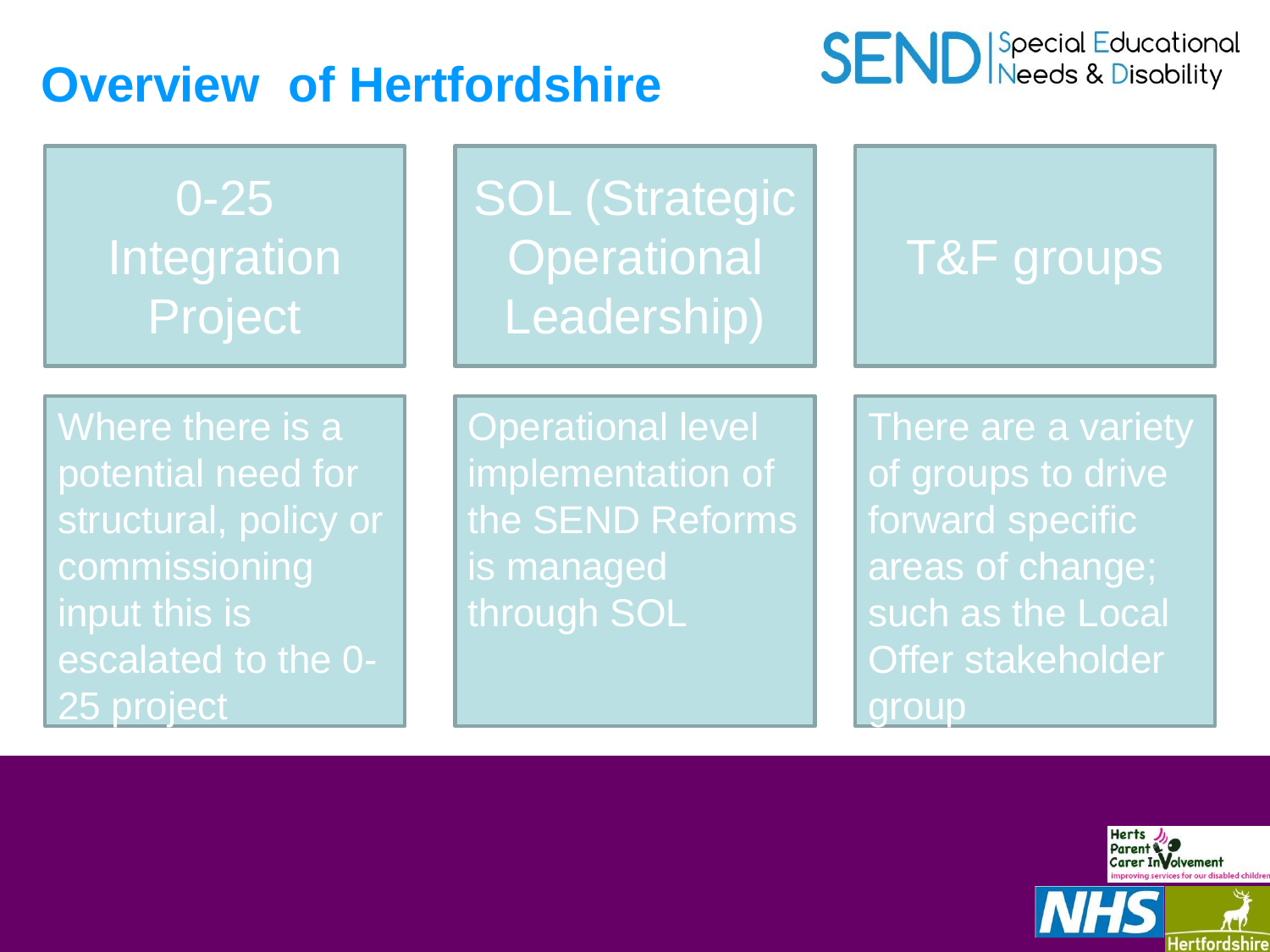### **0-25 Integration Project**



Building on the requirements of the SEND reforms to ensure:

# Easy access to consistent information

# Everyone works together to achieve outcomes

# The right services are available at the right time

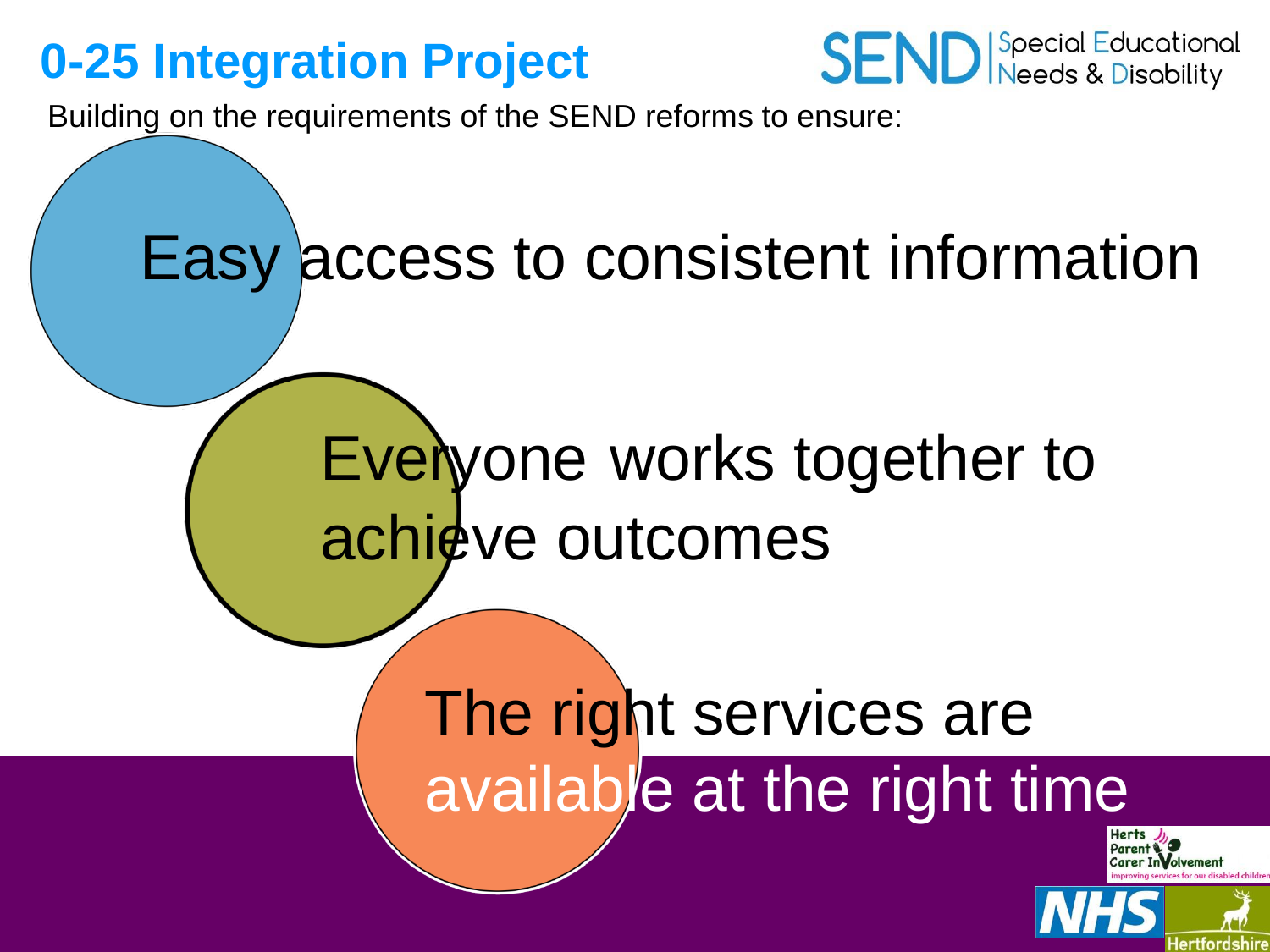#### **Overview of Hertfordshire**



0-25 **Integration** Project

#### Want to become involved?

Where there is a potential need for structural, policy or commissioning input this is escalated to the 0- 25 project

Email: engage@hertfordshire.gov.uk

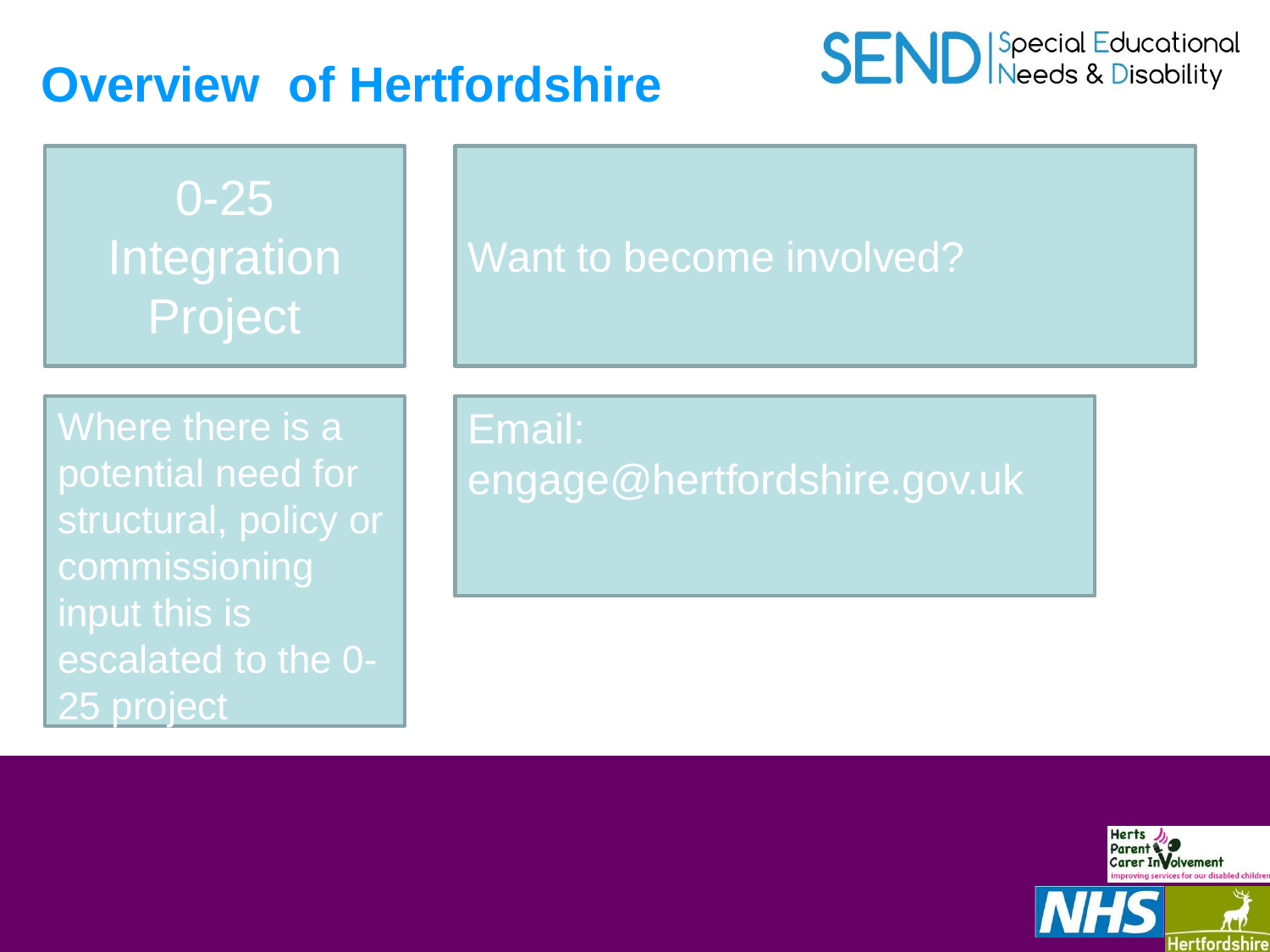#### **Overview of Hertfordshire**



# SEND Reforms

#### **Getting to Good - Quality Assurance**

#### Independent Review of Process Summer Term 2015

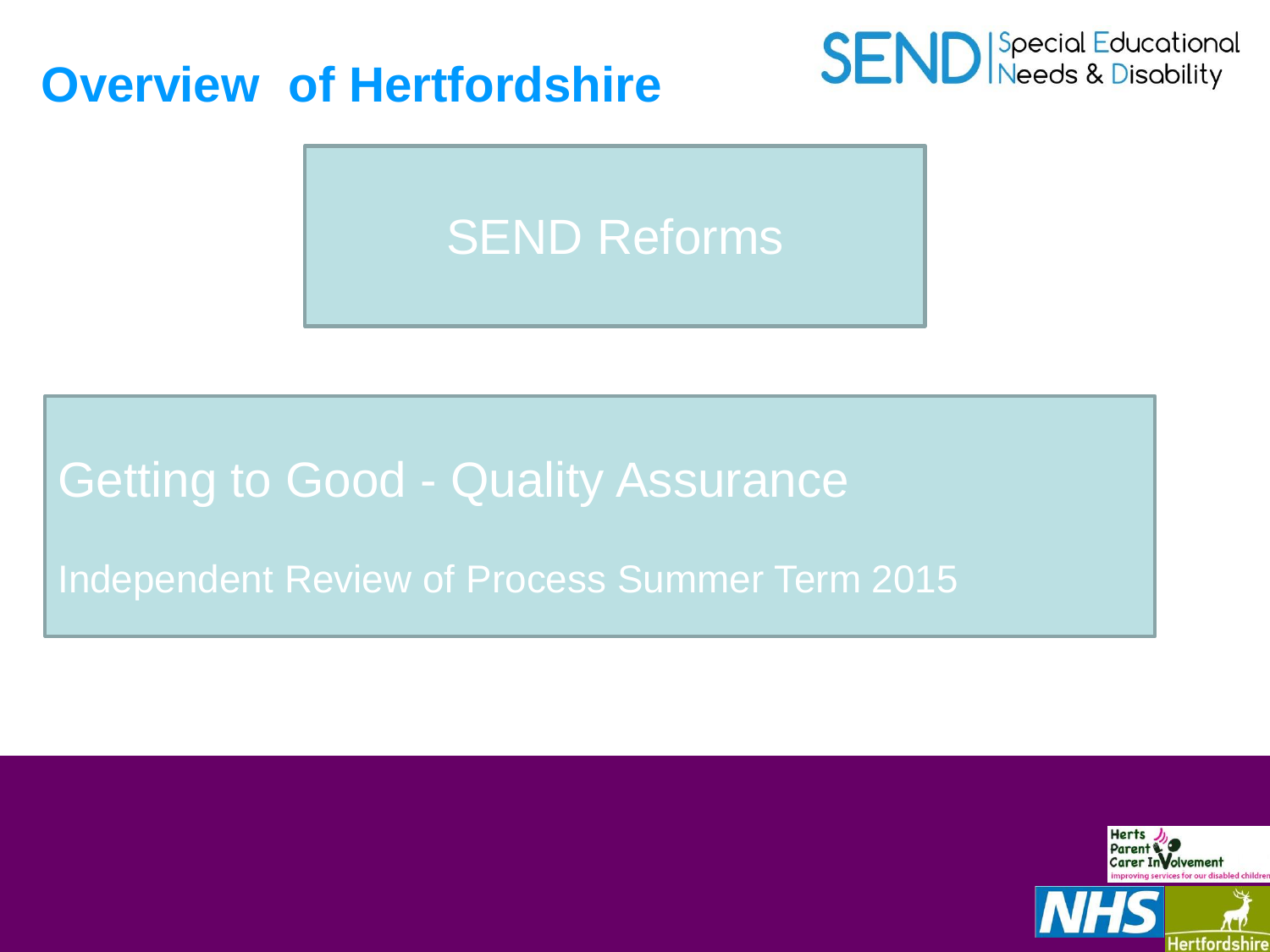

### **Governors Update SEND Reforms May 2015**

- Graduated Response
- Summer Stock Take Events
- Aspirations The voice of the child and the young person
- SEND IASS and Independent Support email: [sendiass@hertfordshire.gov.uk](mailto:sendiass@hertfordshire.gov.uk) or [independentsupport@hertfordshire.gov.uk](mailto:independentsupport@hertfordshire.gov.uk)

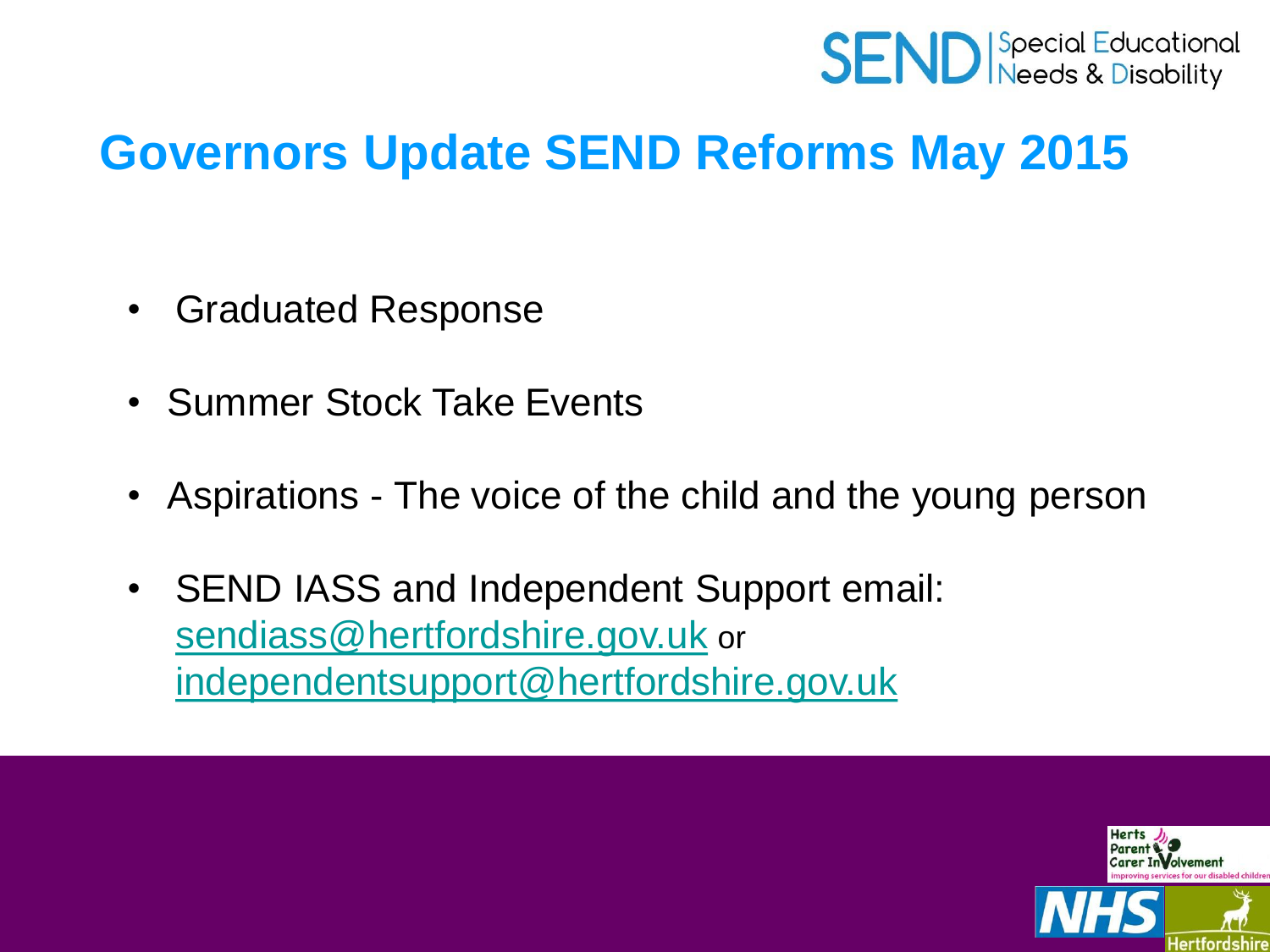

### **Governors Update SEND Reforms May 2015**

- Local Offer
- Schools SEN Information Report to be published on schools websites & Local Offer, to be updated annually
- Email:- localoffer@hertfordshire.gov.uk

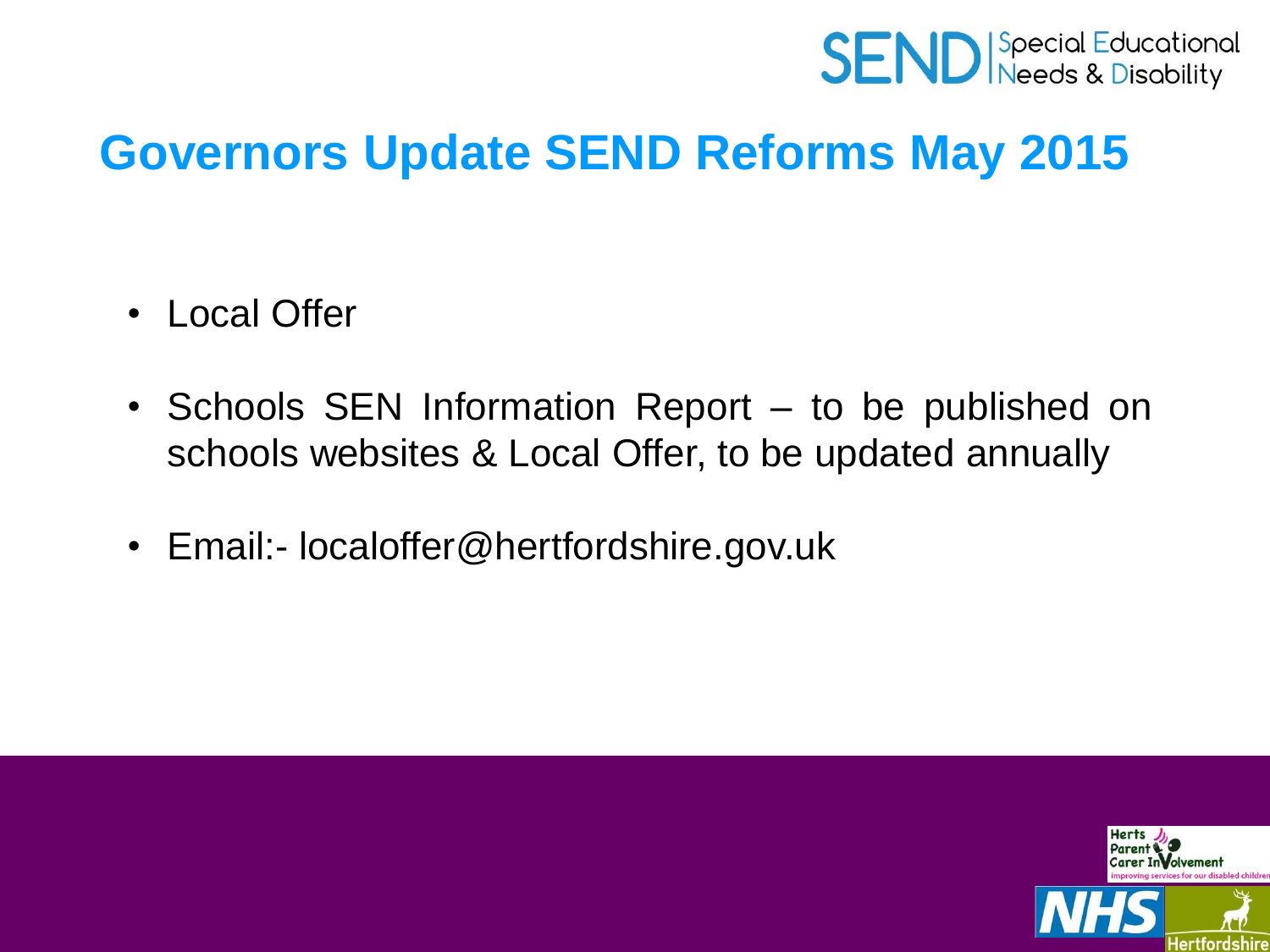### **The Local Offer**



- The Local Offer is published at www.hertsdirect.org/localoffer
- Stakeholder Group has been established and includes parents and young person representation
- Development of the Local Offer is being monitored against an action plan by the Stakeholder group
- Coverage includes in county and out of county
- Feedback is invited on individual services and on the Local Offer as a whole
- Arrangements to support access the Local Offer for those without internet

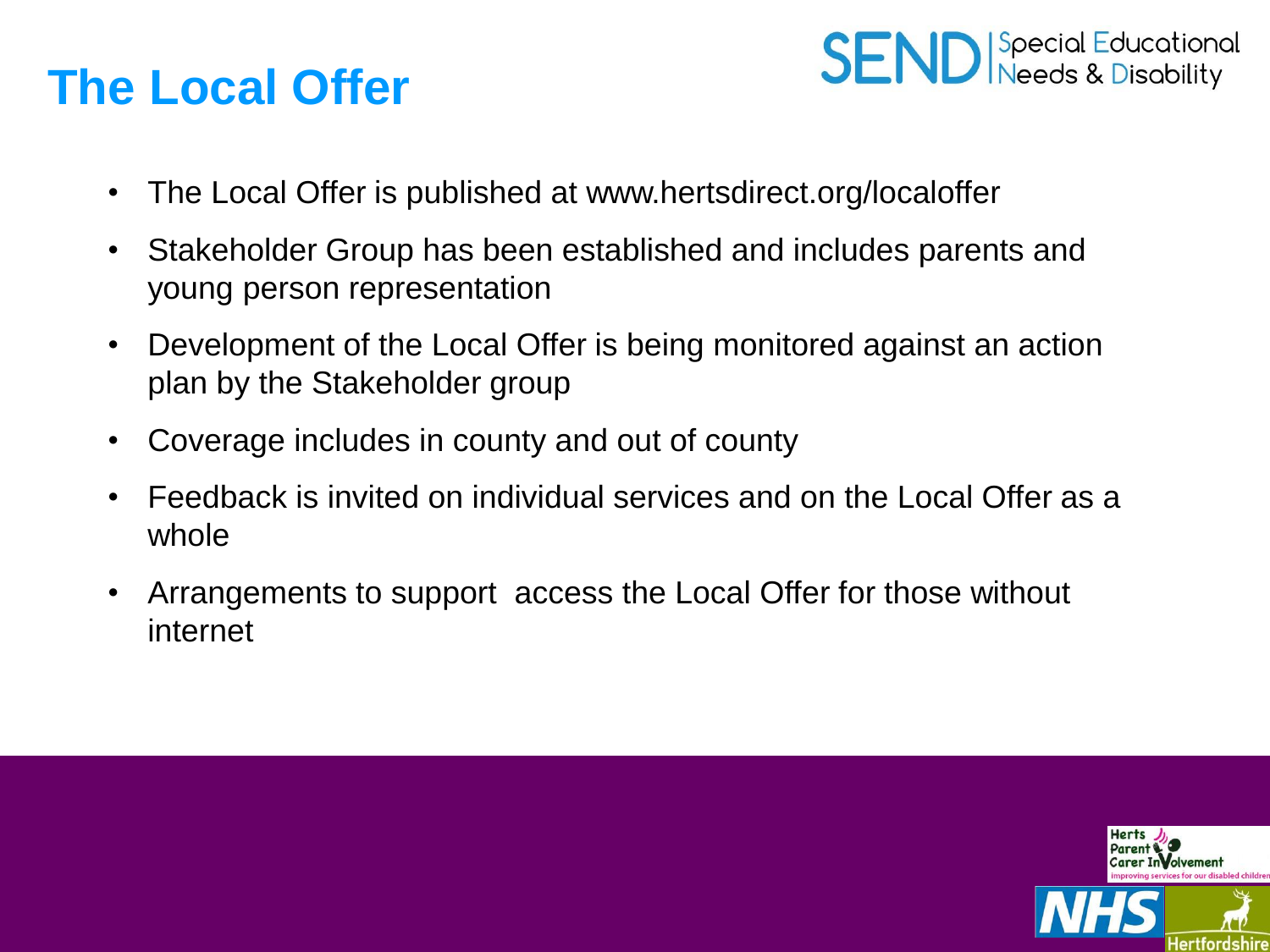



- In exercising a function under this Part in the case of a child or young person, a local authority in England must have regard to the following matters in particular:the views, wishes and feelings of the child and his or her parent, or the young person;
- the importance of the child and his or her parent, or the young person, participating as fully as possible in decisions relating to the exercise of the function concerned; , and being provided with the information and support necessary to enable participation in those decisions

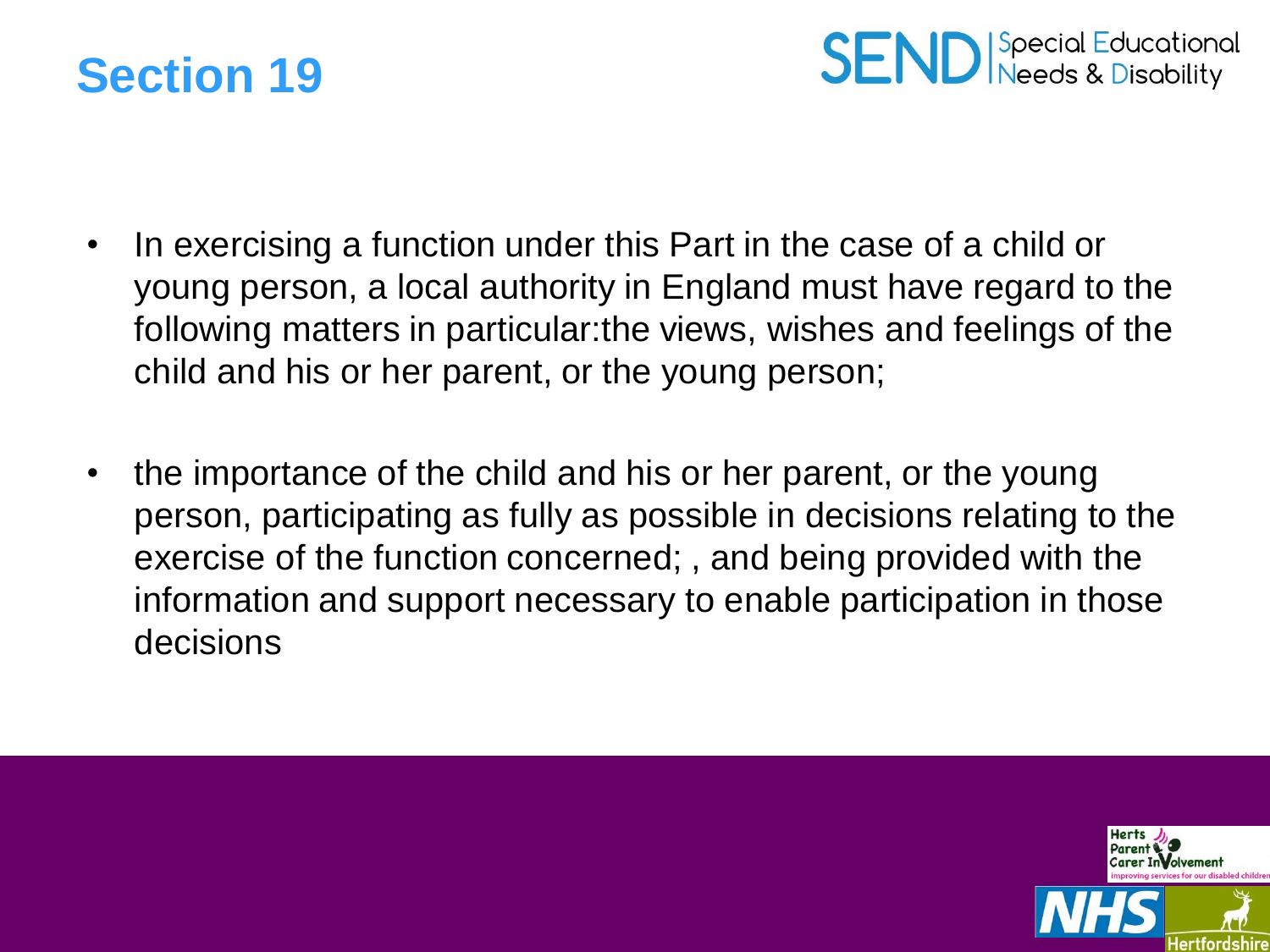



- the importance of the child and his or her parent, or the young person, being provided with the information and support necessary to enable participation in those decisions;
- the need to support the child and his or her parent, or the young person, in order to facilitate the development of the child or young person and to help him or her achieve the best possible educational and other outcomes

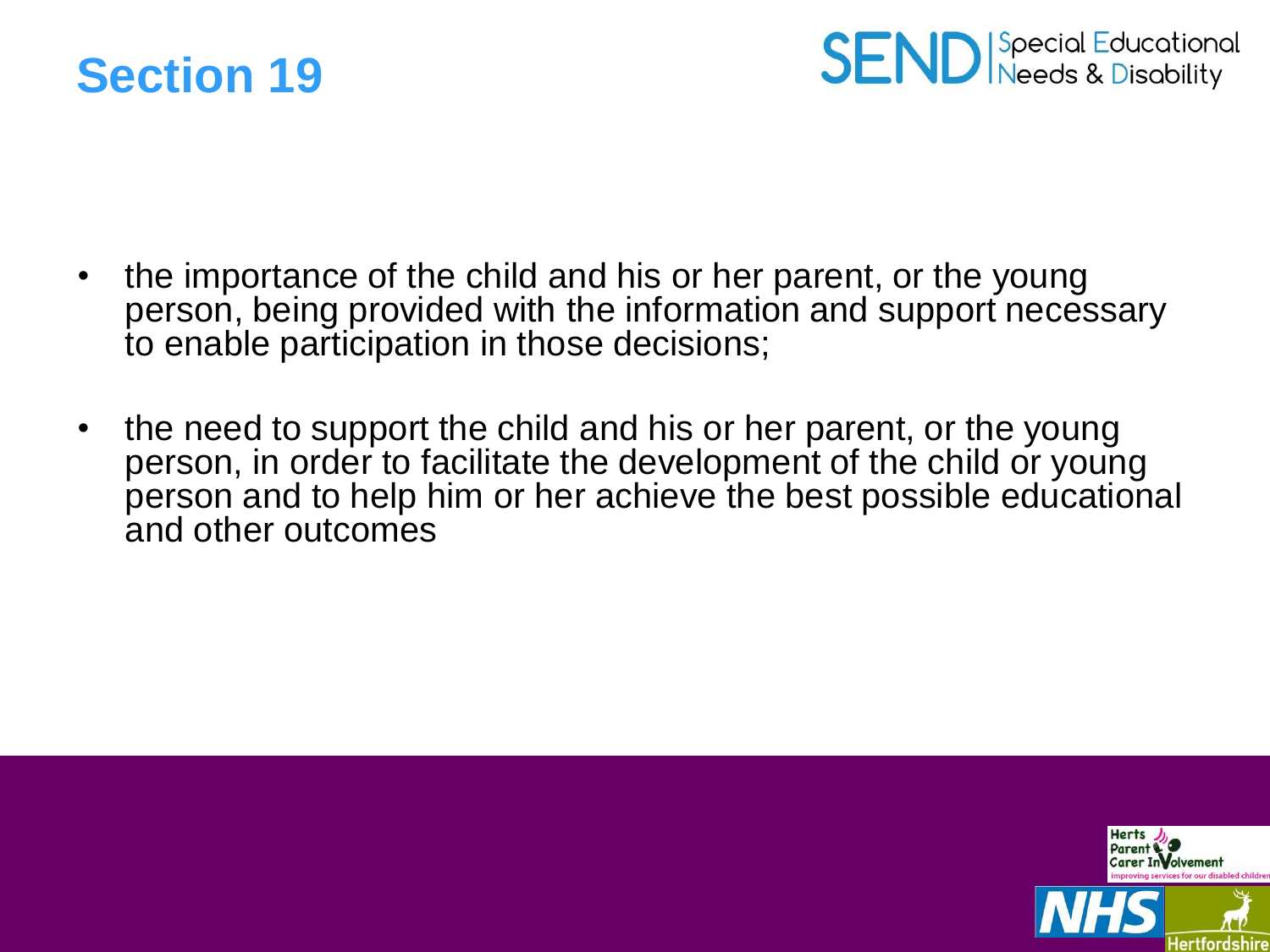#### **SEND** Special Educational **What parents/carers had to say about their experience of an EHC assessment…**



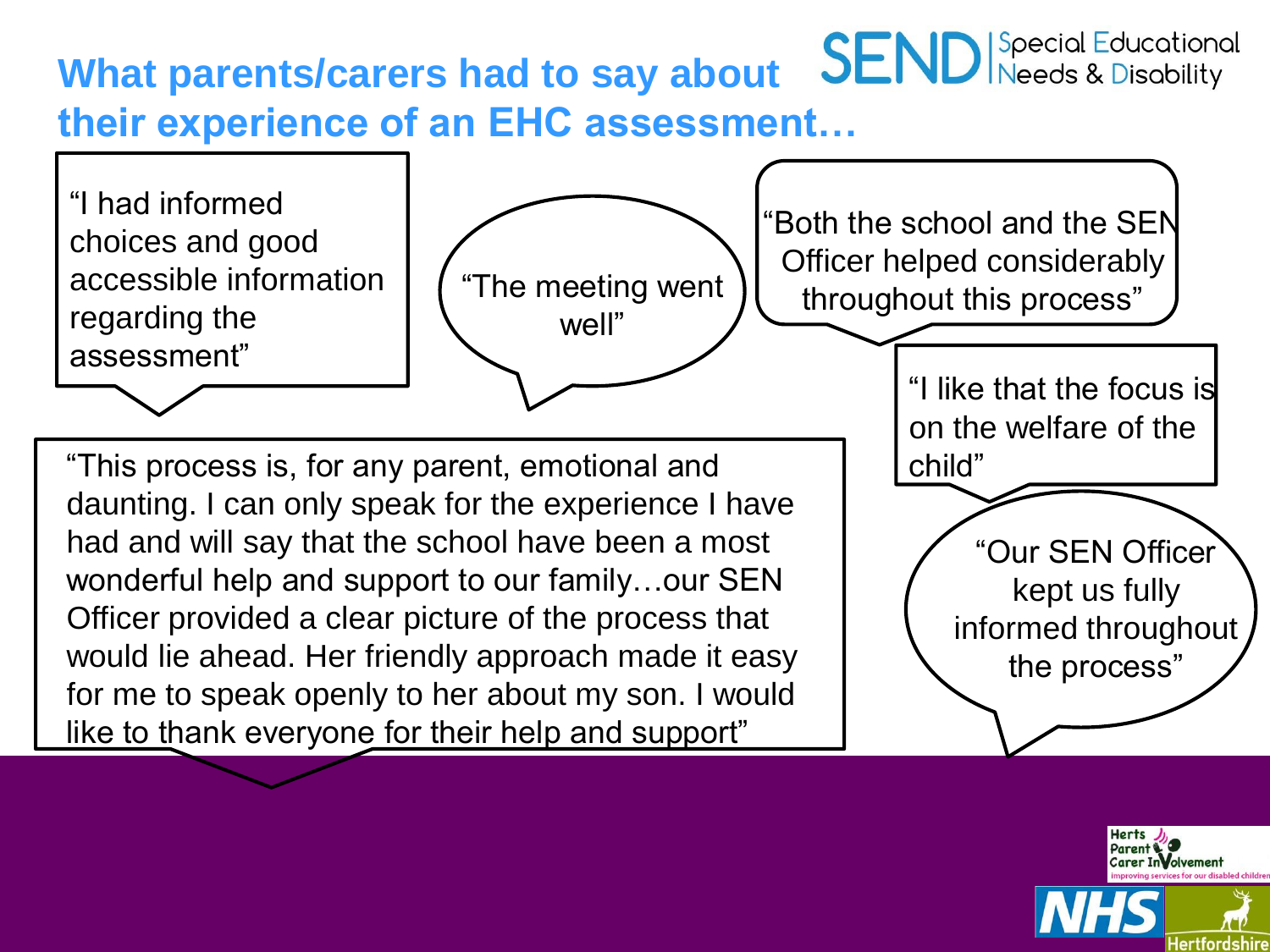## **Commissioning**



**0-25 Integration Programme part of Children's Services wider Shaping the Future Programme with a focus on:**

- 0-25 Customer Journey
- $\geq 0$ -25 Integrated Commissioning

#### **0-25 Integrated Commissioning Strategy 2015-2018**

- $\triangleright$  In response to statutory duties in the SEND Code of Practice;
	- ❖ Plan, Do and Review and
	- integrated commissioning for outcomes and through co-working
- $\triangleright$  Co-designed with key partners such as health/CCGs, public health, schools/colleges and families
- Clear Vision, Outcomes and Success Measures developed
- $\triangleright$  Strategic priorities agreed

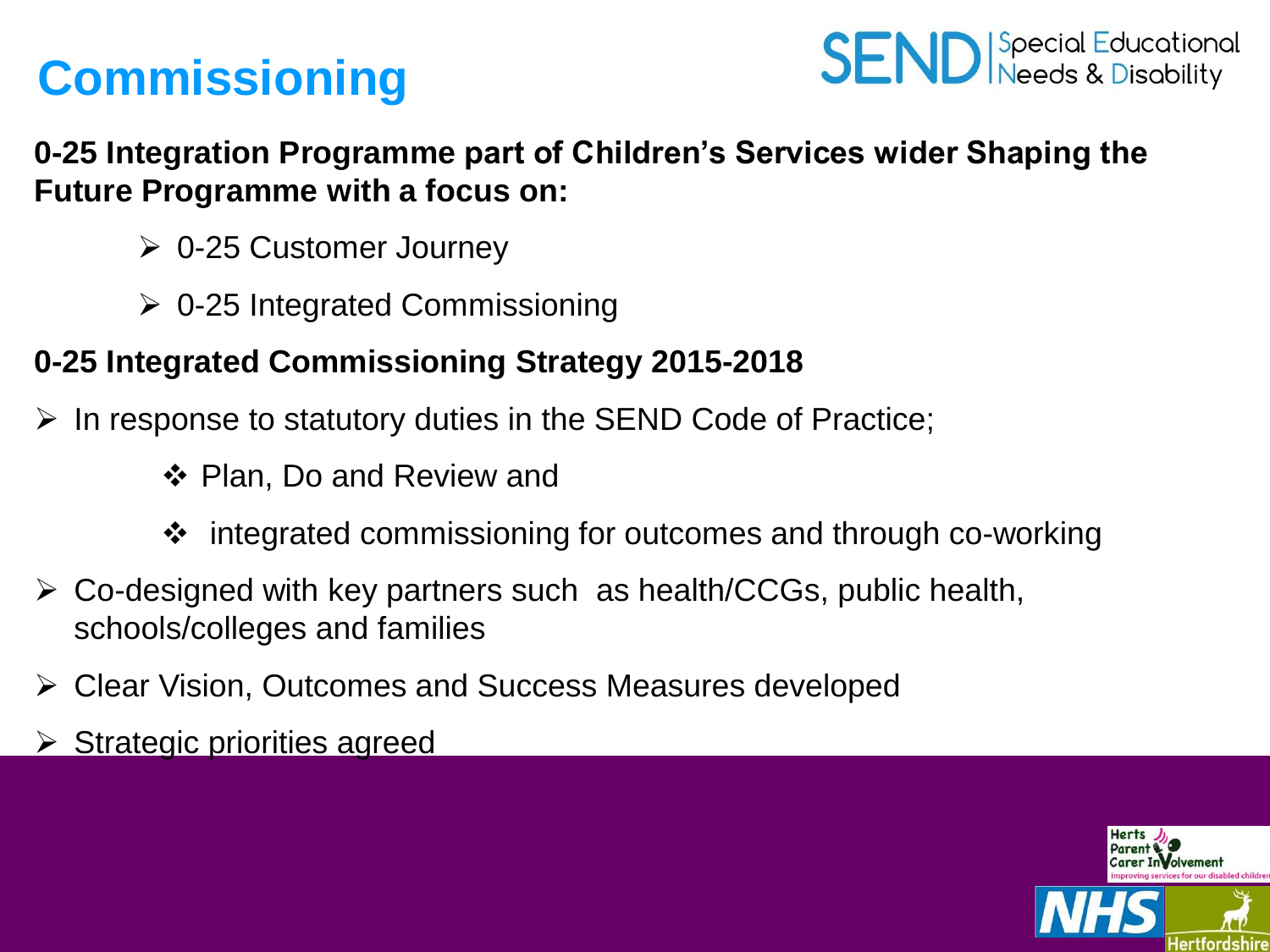### **Personal Budgets**



- Integrated 'process' in place to enable compliance and potential joined up EHC budget.
- Social Care have greater preparedness and a culture of personalisation already.
- Only social care offer Direct Payments at moment.
- RAS Tools are complicated to implement.
- Challenges created by lack of market readiness

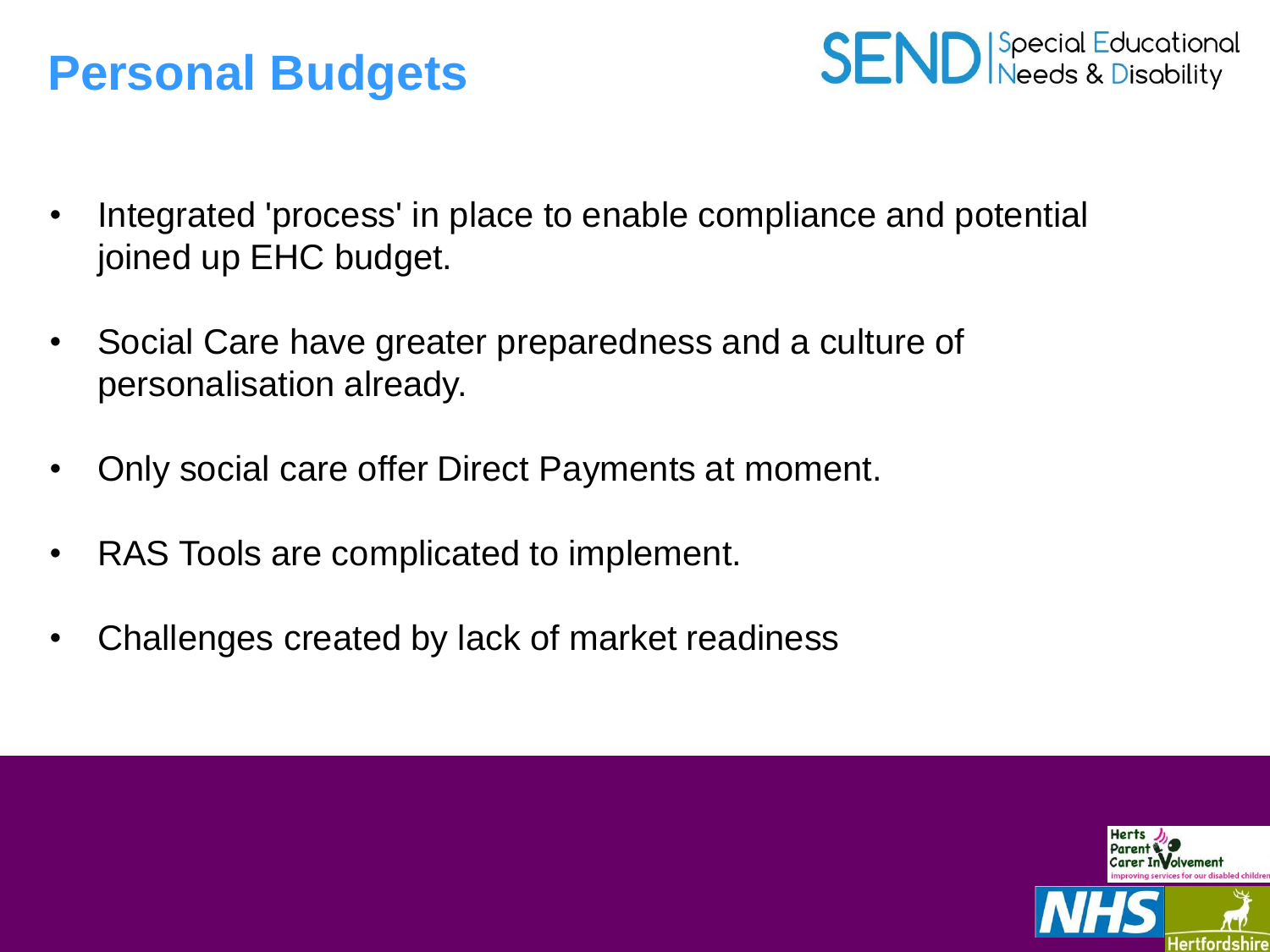#### **Support for all of those with SEN SEND** Special Educational<br>Needs & Disability **Preparing for Adulthood**

#### **Post 16 School settings and FE College Curriculum Group developments**

- West Herts College 3+2 provision with LD Schools
- North Hertfordshire College PMLD developments
- Hertford Regional College 5-day offer and exploring housing
- Oaklands College 5-day offer with HI and SEBD school
- NAS accreditation West Herts College and Oaklands College

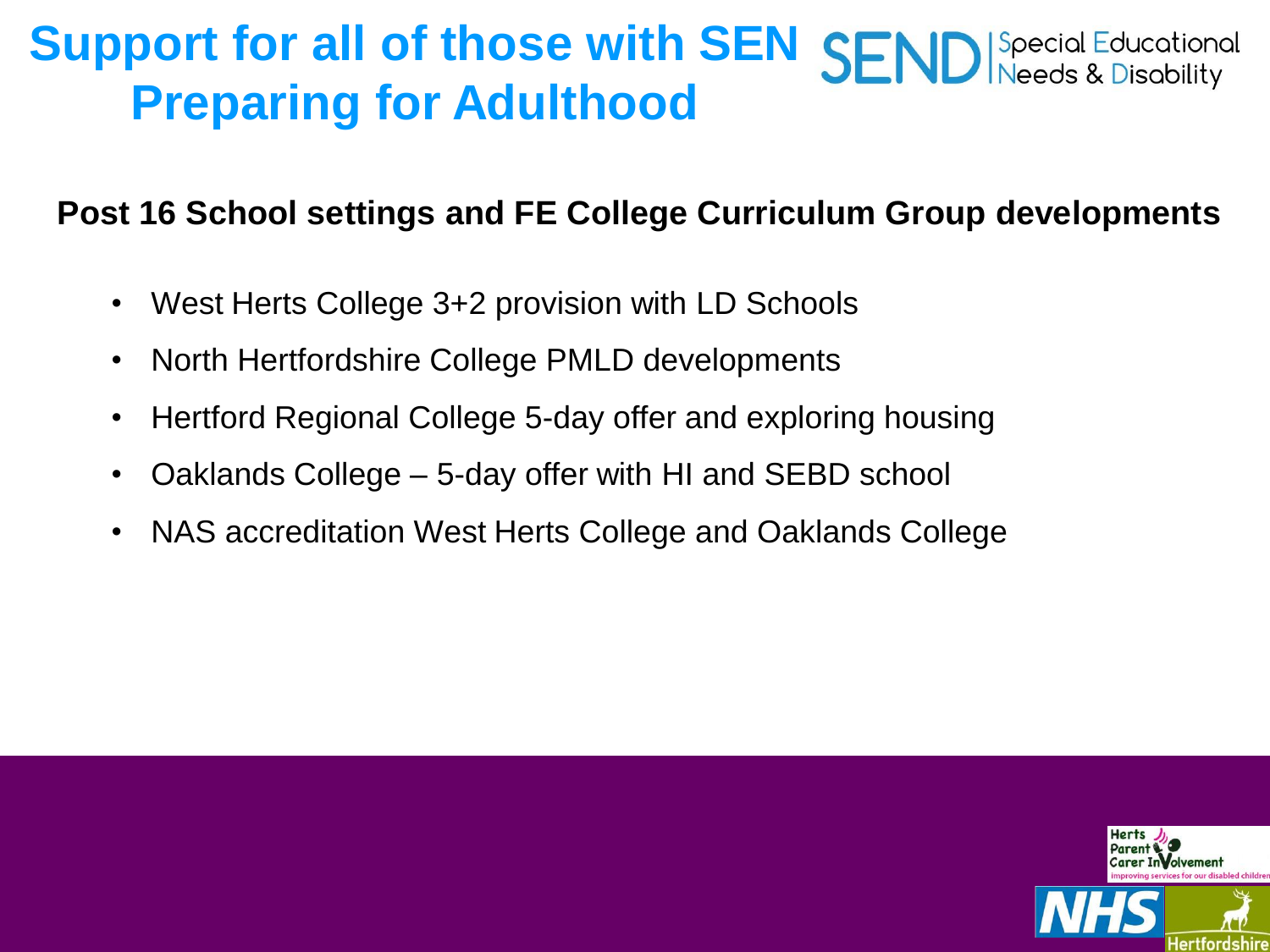## **Support for all of those with SEN SEND** Special Educational **Preparing for Adulthood**

#### **Annual PfA Information Event**

• for parents and young people co-produced with HPCI, Colleges and LA. Headed up by Chair of HPCI and College Principal

#### **Post 16 Local Offer**

- PfA Vision and Local offer co-developed with families and YP
- All four college Local offer on Herts Direct website
- Supported Internship offer

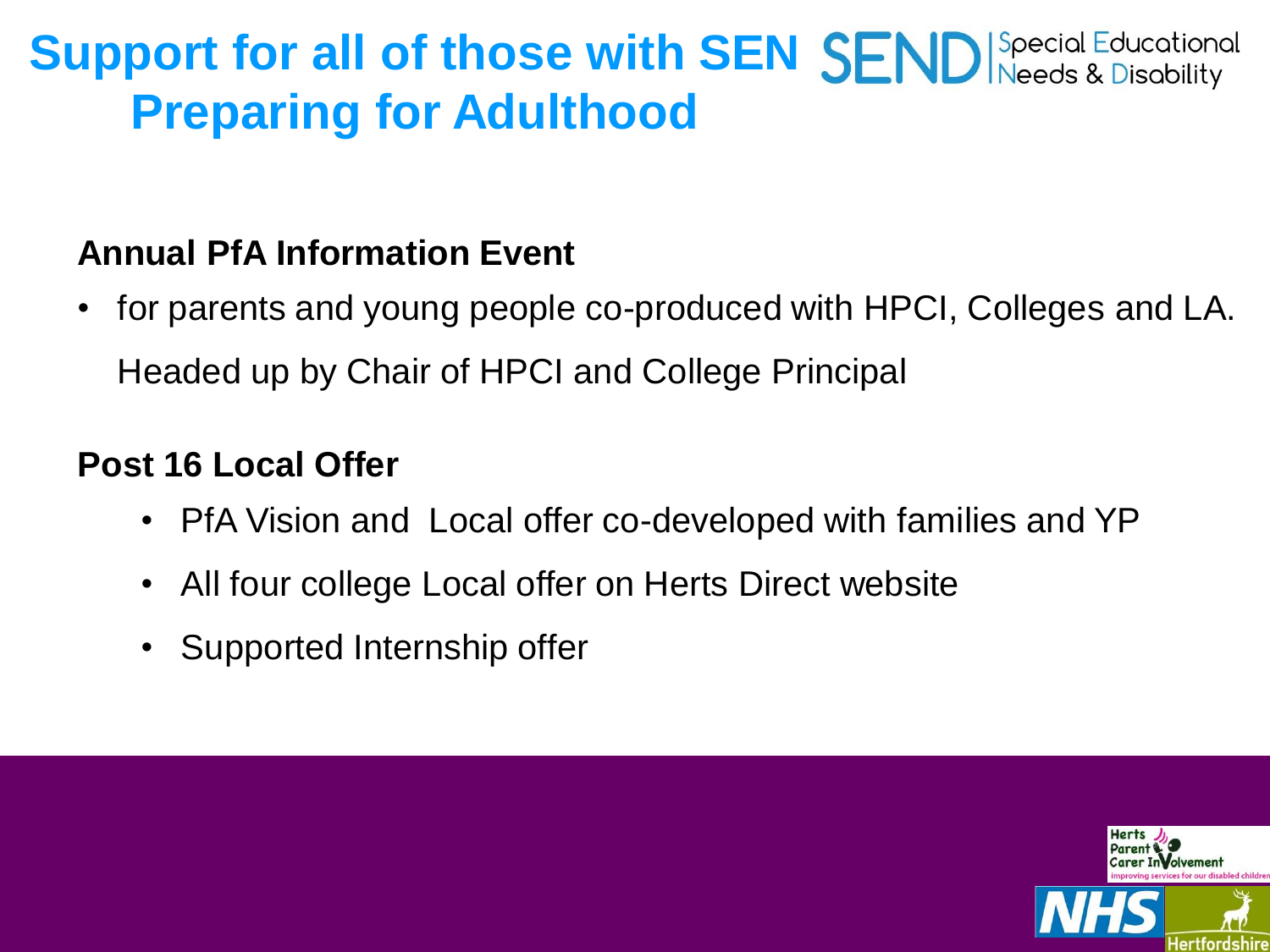## **Supporting pupils at school with SEND** Special Educational **medical conditions:**

New DfE statutory guidance for:

- governing bodies of maintained schools (excluding maintained nursery schools)
- management committees of PRUs
- proprietors of academies, including alternative provision academies (not including 16-19 academies

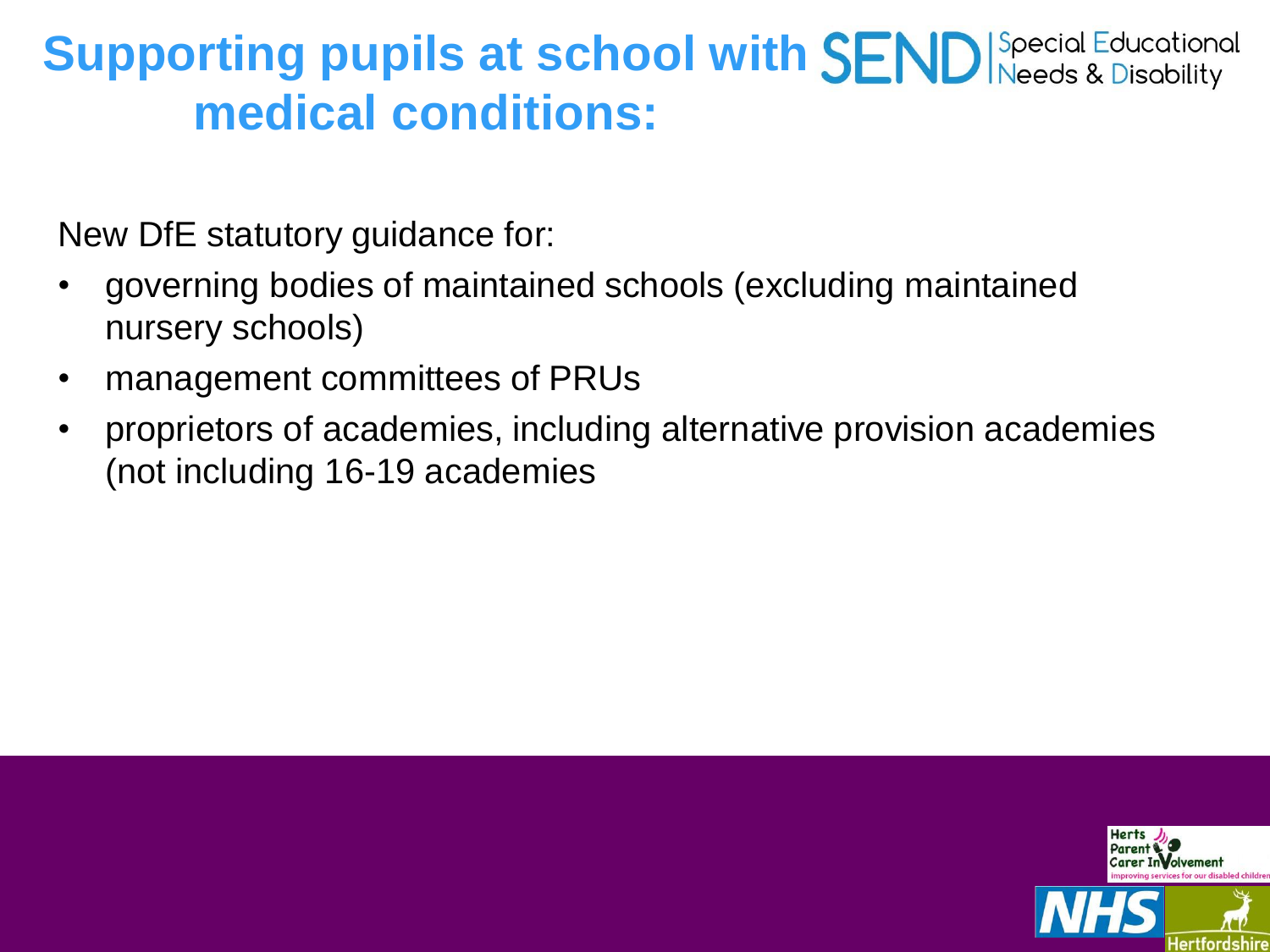## **Supporting pupils at school with SEND** Special Educational **medical conditions:**

### **Key points**

- Pupils at school with medical conditions should be properly supported so that they have full access to education, including school trips and physical education.
- Governing bodies **must** ensure that arrangements are in place in schools to support pupils at school with medical conditions.
- Governing bodies should ensure that school leaders consult health and social care professionals, pupils and parents to ensure that the needs of children with medical conditions are effectively supported

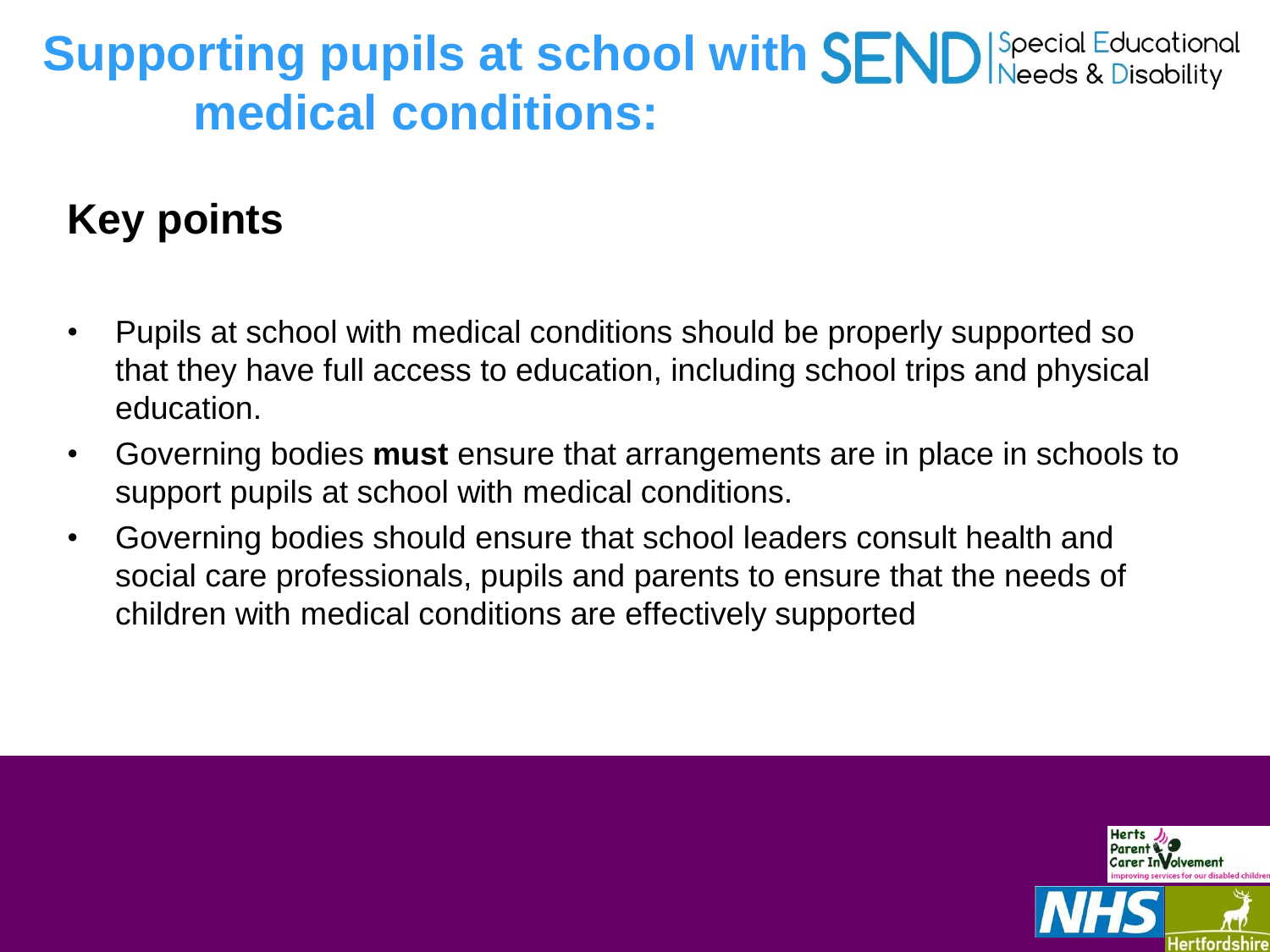## **Eastern Regional Peer Network SEND** Special Educational

- Regional Partners Survey delivered Spring 2015
- Training completed and Redesign of Wiki
- Links with SEND Transition ADASS network group
- Regional Parent Carers Forum
- In-Control